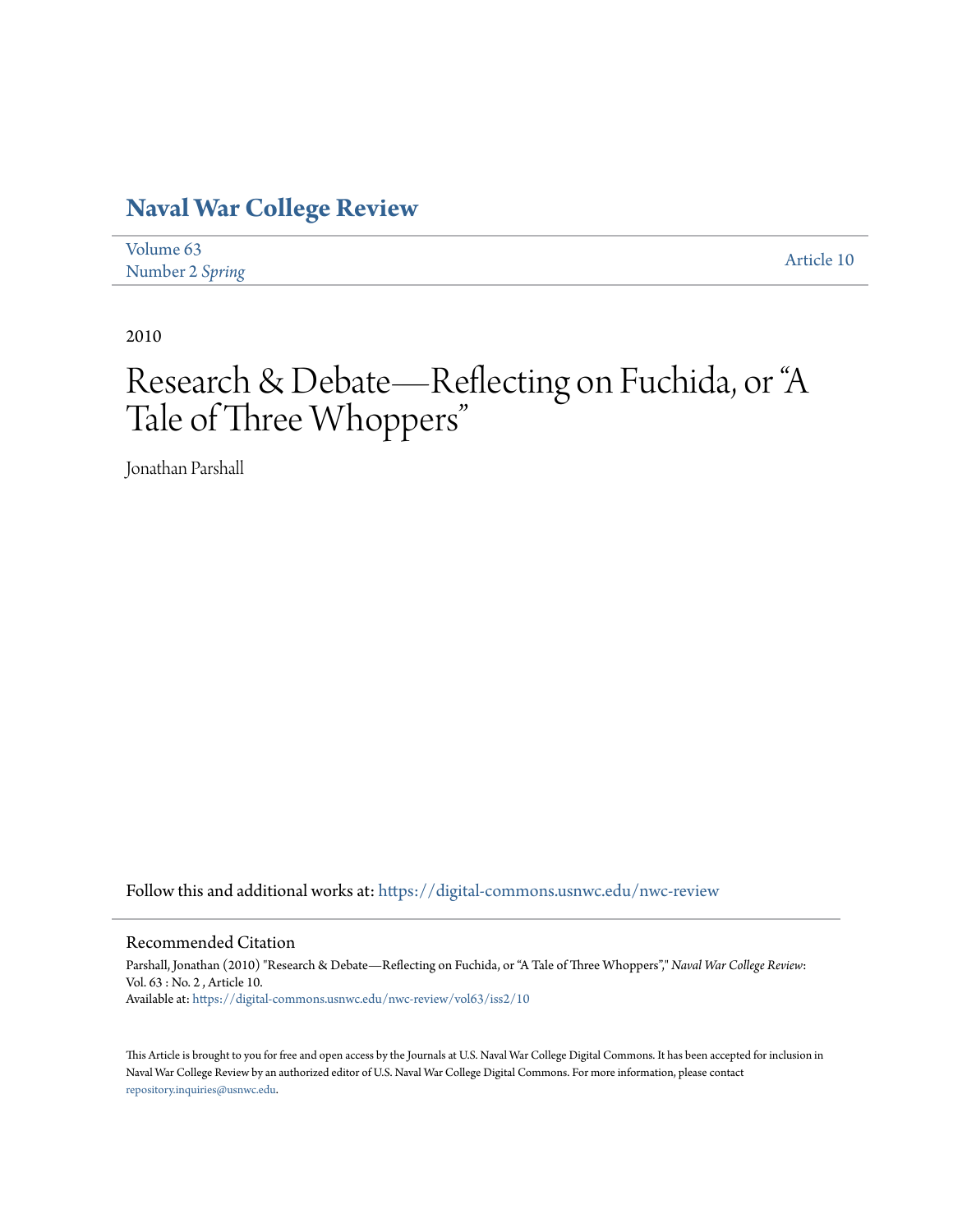## **RESEARCH & DEBATE**

## **REFLECTING ON FUCHIDA, OR "A TALE OF THREE WHOPPERS"**

*Jonathan Parshall*

It is fitting that I first set pen to pixel for this article on 4 June 2009 (the sixtyseventh anniversary of the battle of Midway), because Midway will forever be tied to the name of Mitsuo Fuchida. As I write this, I confess to feeling a sense of ambivalence. It is true that in this article I hope to bury Fuchida, not to praise him. Yet it is equally true that as a student of the battle I would have loved to have had a beer with him, too. Fuchida was, by all accounts, lively, intelligent, and charismatic—qualities well reflected in his writing. Yet unlike, say, the case with a Civil War historian, the fact that there was at least some overlap in our lives (I was thirteen when Fuchida died in 1976) means that my fantasizing about knowing Fuchida is perhaps not completely far-fetched. So, while I am sure I would have asked him some rather pointed questions while hoisting that beer, I am equally certain that I would have had a wonderful time and would have been personally enriched by meeting him.

Sadly, however, this article has less to do with beer than with the use of personal accounts in the study of naval history, since it is doubtful that any one person has had a more deleterious long-term impact on the study of the Pacific War

*Jon Parshall is the coauthor of* Shattered Sword: The Untold Story of the Battle of Midway *and the owner of a website on the Imperial Japanese Navy, www.combinedfleet.com. Mr. Parshall has been published in such periodicals as the U.S. Naval Institute* Proceedings, World War II, *and this journal, and he has made frequent television and guest lecture appearances on the topic of the Imperial Navy in World War II. He is also an adjunct lecturer for the Naval War College. Mr. Parshall is currently in the software industry.*

than Mitsuo Fuchida. Because of his misstatements, the American study of the Japanese side of such battles as Pearl Harbor and Midway (particularly the latter) was probably set back by decades. His untruths also demonstrate the tremendous power of selfserving ideas that may be wrong, but subtly support national self-images, particularly when carried forward by the mass media. This is a theme I will explore. I hope it will be instructive to other historians.

*Naval War College Review, Spring 2010, Vol. 63, No. 2*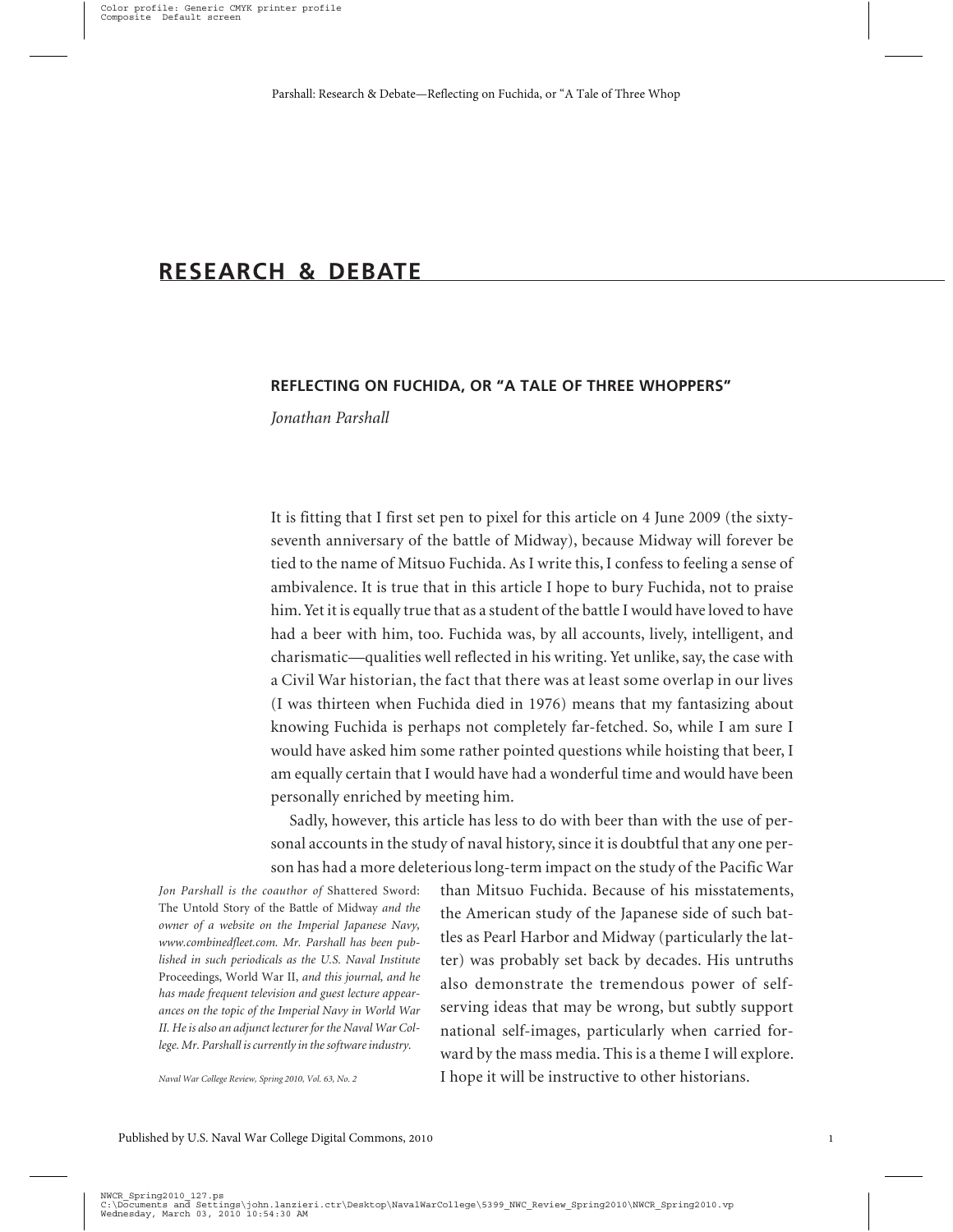It was during the research for our book *Shattered Sword: The Untold Story of the Battle of Midway* that my coauthor, Anthony Tully, and I gradually became aware of Fuchida's half-truths. Our quest was not to discredit Fuchida or to malign any historian who used him as a source. Rather, we were motivated by curiosity, our great interest in the Japanese Imperial Navy, and our wish to learn the truth. However, during the process of building a new foundation for our Midway study, it became clear to us that an important part of the old foundation had to be destroyed, for the simple reason that it was rotten. Things might have ended there, had it not been for Fuchida's other misstatements regarding Pearl Harbor, as well as his later war activities. It was only in the past few years that I became aware that Fuchida's mistruths actually spanned the entire conflict. Likewise, I have been constantly questioned in the course of giving presentations on Midway as to what Fuchida's likely motivations were for his actions. This has led to considerable ruminating, and not a little scratching of my balding pate. This article will hopefully answer some of those questions.

The bottom line is that Fuchida was a complex individual with complex motivations. What is clear is that his impact on the history of the Pacific War has been enormously damaging, in that his elaborations have been parroted for years and handed down as truth on the big screen, on television, and in countless Internet chat rooms. What makes this even more surprising is that although Fuchida was not a high-ranking officer, he created and influenced more of the postwar history of the Pacific War than perhaps any admiral on either side of the conflict. Let us turn to the three whoppers.

The first of Fuchida's tall tales concerns the attack on Pearl Harbor, which might be called "The Tale of the Missing Tank-Farm Attack." Down through the years, Western writers have duly noted that the Japanese navy let slip a potentially crucial opportunity to cripple the U.S. fleet at the outset of hostilities. In the months leading up to the war, the U.S. Navy carefully amassed 4.5 million barrels of fuel oil at Pearl Harbor, reasoning correctly that it would be the lifeblood of any future naval war against Japan. <sup>1</sup> The oil was stored at the base's two tank-farm complexes, primarily in aboveground tanks.

On the morning of 7 December, Japan's carrier striking force, the Kidô Butai, struck Pearl Harbor. In the course of their two attack waves, the Japanese accomplished two important goals. First, they crushed American land-based airpower, destroying or damaging around 350 of the 400 American aircraft on Oahu. This essentially eliminated the ability of the Americans to strike back effectively against the Kidô Butai. Second, the Japanese sank or badly damaged the majority of the American battleships in the harbor, thereby accomplishing (or so they presumed) their overall goal of destroying the U.S. Pacific Fleet's striking power. Such a victory, it was felt, would give the Imperial Navy free rein in the Pacific to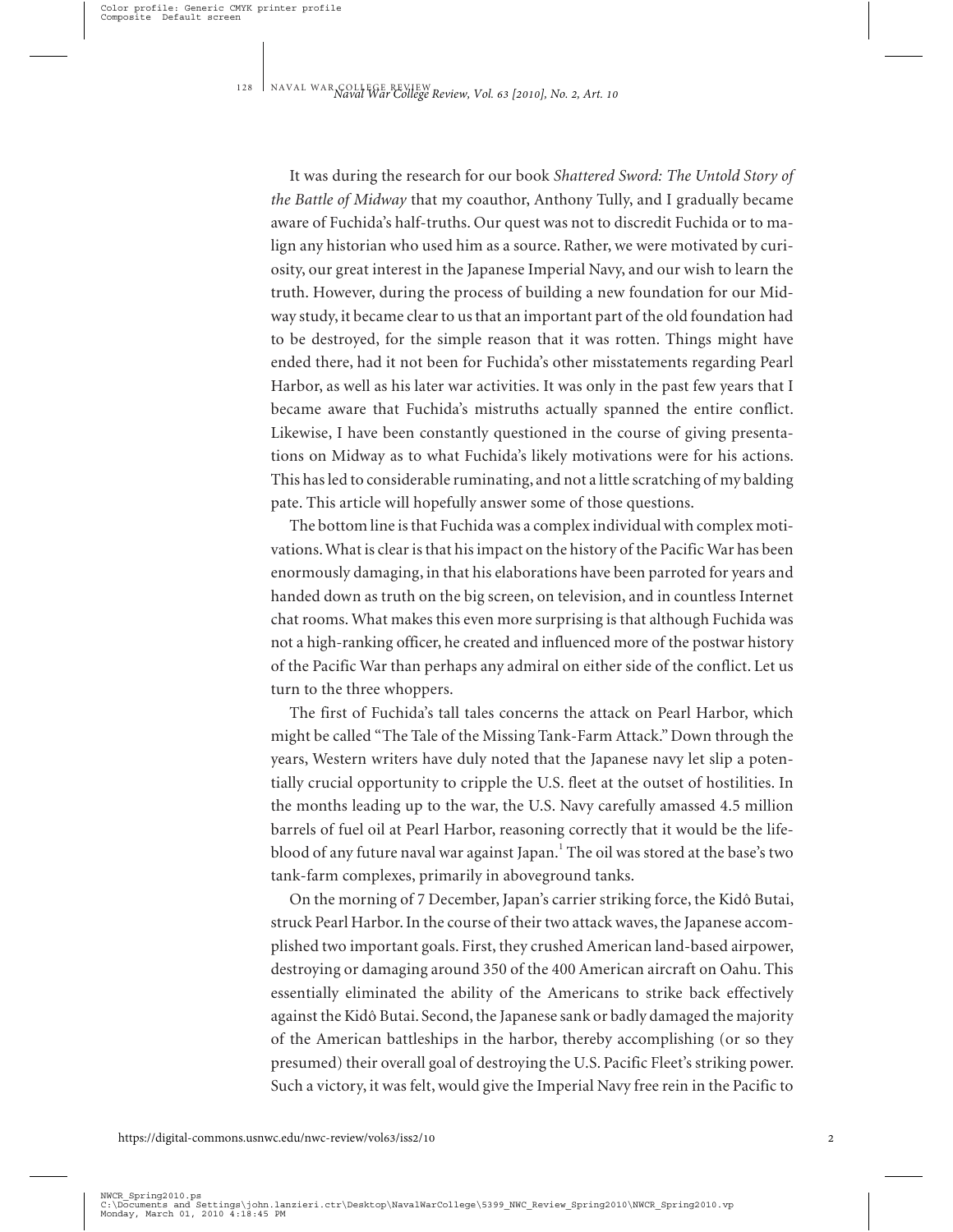drive into the southern resource areas of Malaya, Borneo, and Java. Thereupon, having accomplished these key goals, the Japanese task force came about and headed home, ending the attack. However, the controversy over whether the Japanese should have attempted a follow-up strike was already beginning.

As the overall tactical commander in the air, Mitsuo Fuchida loitered in the area to assess the damage that his forces had caused. In Gordon Prange's landmark *At Dawn We Slept,* Fuchida is quoted as making the claim that during his return to the carrier *Akagi* he "mentally earmarked for destruction the fuel-tank farms, the vast repair and maintenance facilities, and perhaps a ship or two bypassed that morning for priority targets."<sup>2</sup> Upon landing, he allegedly pressed vigorously for a follow-up attack aimed at these targets, becoming "bitter and angry" when Admiral Chūichi Nagumo instead turned for home.<sup>3</sup> This same scene was mirrored in the movie *Tora! Tora! Tora!* thereby passing into the American collective memory.<sup>4</sup> In fact, it would appear that none of these events ever took place.

H. P. Willmott and his coauthors Tohmatsu Haruo and W. Spencer Johnson must be given credit for introducing these important clarifications into the Western literature. They noted in 2001 that the targeting priorities for the attack were as follows: land-based airpower; aircraft carriers; battleships, cruisers, and other warships; merchant shipping; port facilities; and land installations. $^{\mathrm{5}}$  In other words, fuel tanks were at the very bottom of the list, and during the first two attack waves the Japanese had barely begun chewing their way into item number three on that list.

Despite postwar American incredulity, these targeting priorities made perfect sense in the context of the ultra-Mahanian Japanese fleet. Enemy combat assets were axiomatically more important than the logistical apparatus supporting those assets. Sea control devolved from sinking warships, not blowing up fuel tanks. While it is true that the Japanese were perhaps shortsighted in not having gauged the value of Pearl Harbor's fuel tanks and logistical facilities, they were also fighting a deliberately shortsighted war. If they could not bring the United States to the bargaining table in 1942, they were going to lose the war regardless. Yet there is little in the historical record on the American side to suggest that the immolation of Pearl's fuel stocks would have made the United States any more willing to bargain with the Japanese in the short term—the very nature of the initial assault precluded negotiation. All in all, it is clear that if a follow-on attack had been launched by the Japanese, it almost certainly would have been aimed at the large numbers of American cruisers, destroyers, and submarines left in the harbor.

With respect to Fuchida's tale, Willmott correctly points out, there was, first of all, no independent confirmation of Fuchida's claim that he had "earmarked"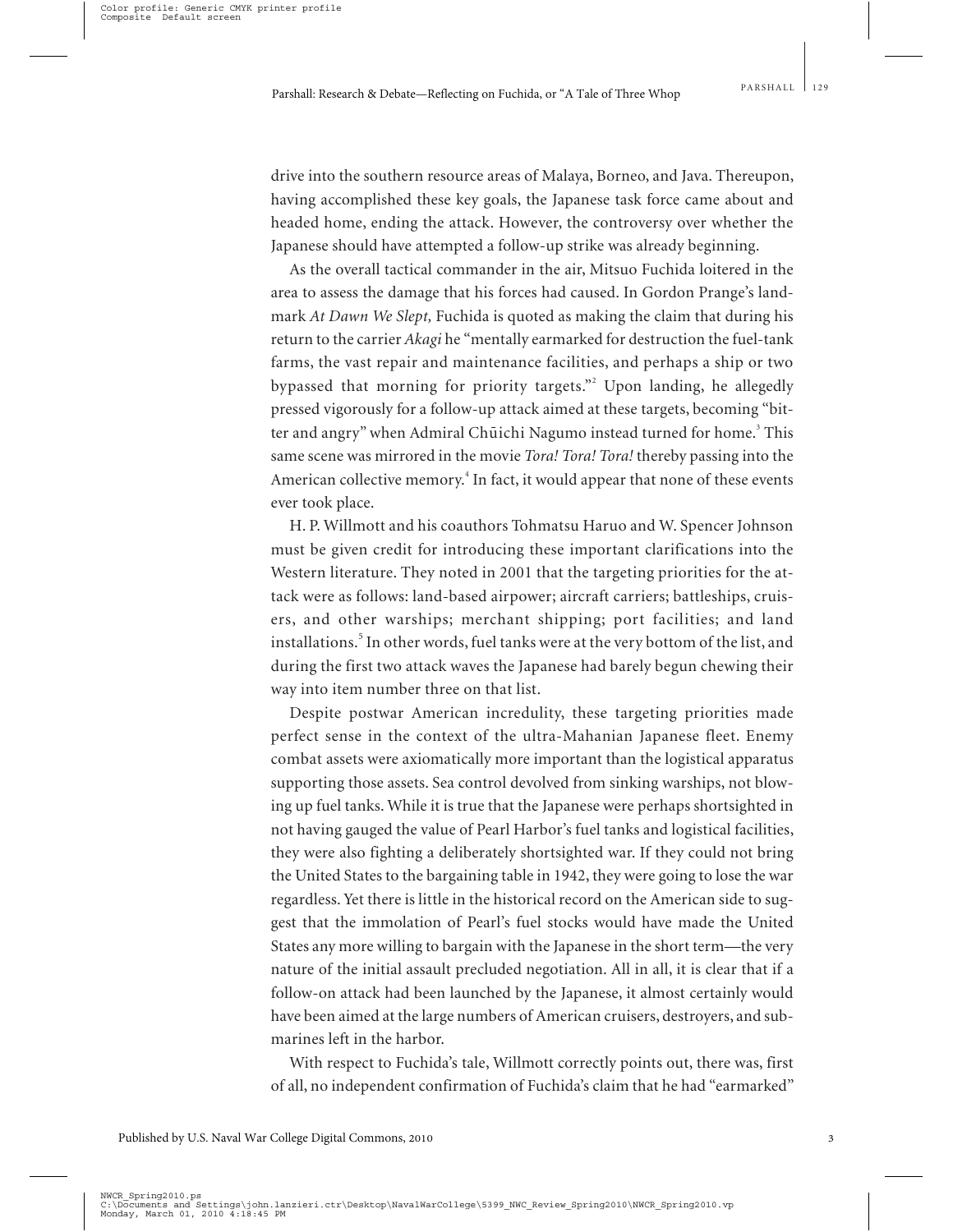logistical targets. Indeed, had he actually done so, this would have represented a complete renunciation of all his prior naval training and indoctrination. Second, Admiral Ryūmosuke Kusaka (Admiral Nagumo's chief of staff) made no mention of Fuchida's protestations in his own postwar account.<sup>6</sup> Instead, Kusaka states that Admiral Isoroku Yamamoto's alleged unhappiness over the result of the attacks, as well as condemnations from others regarding the failure to attack cruisers, other vessels, and the base's fuel tanks, were all criticisms heard later, nothing more than "afterthoughts of poor strategists."<sup>7</sup> Third, Commander Minoru Genda, the First Air Fleet's staff air officer, acknowledged in his own memoirs that he was aware of the *Tora! Tora! Tora!* scene but explicitly denied that such an incident had actually taken place or that any such proposal had been put forward by Fuchida.<sup>8</sup> Finally, Willmott notes that Fuchida had been interrogated in 1945 by the Americans and had been asked point-blank why there had been no follow-up attack at Pearl Harbor. Fuchida responded that at the time the extent of the degradation of American airpower on Oahu was unknown (and hence the potential threat to Japan's carriers was unknown) and that the destruction or damage to eight American battleships constituted success, as far as Combined Fleet was concerned. He made no mention of the fuel tanks.<sup>9</sup> Yet in 1963 he delivered an account to Prange that made himself appear a great deal more prescient than he apparently had been willing to reveal in 1945.

Interestingly, Fuchida's story continued morphing even after 1963. I was amused recently by a posting to an Internet group dedicated to the study of the battle of Midway. One of the group's members, a gentleman who knew many Midway participants personally, commented on the tank-farm oversight at Pearl Harbor as follows: "Over the years I got to know a retired captain who was aboard the USS *Enterprise* shortly after Midway. In his retirement years he became well acquainted with Reverend Fuchida. [Fuchida had become a Christian evangelist after the war.] [He] spent many hours with [Fuchida] and learned a lot that few were privileged to know. One of the things [he] learned is that the Japanese did not bomb the oil tanks because they planned to use them after they invaded Oahu."<sup>10</sup>

This is not the first time I have run across this particular spin on the oil tanks, and it is a truly incredible misstatement on Fuchida's part. John Stephan's well researched *Hawaii under the Rising Sun* makes it clear that during the decades leading up to the war the Japanese had intermittently mulled the notion of capturing Hawaii in the event of war. It is equally clear, though, that there were no concrete plans to this effect at the time of the attack on Pearl Harbor. Such operations had been discussed during planning for the attack but rejected by Yamamoto as too risky.<sup>11</sup> It is unlikely that the Imperial Army would have agreed to such a gambit in any case, given its general disinclination for operations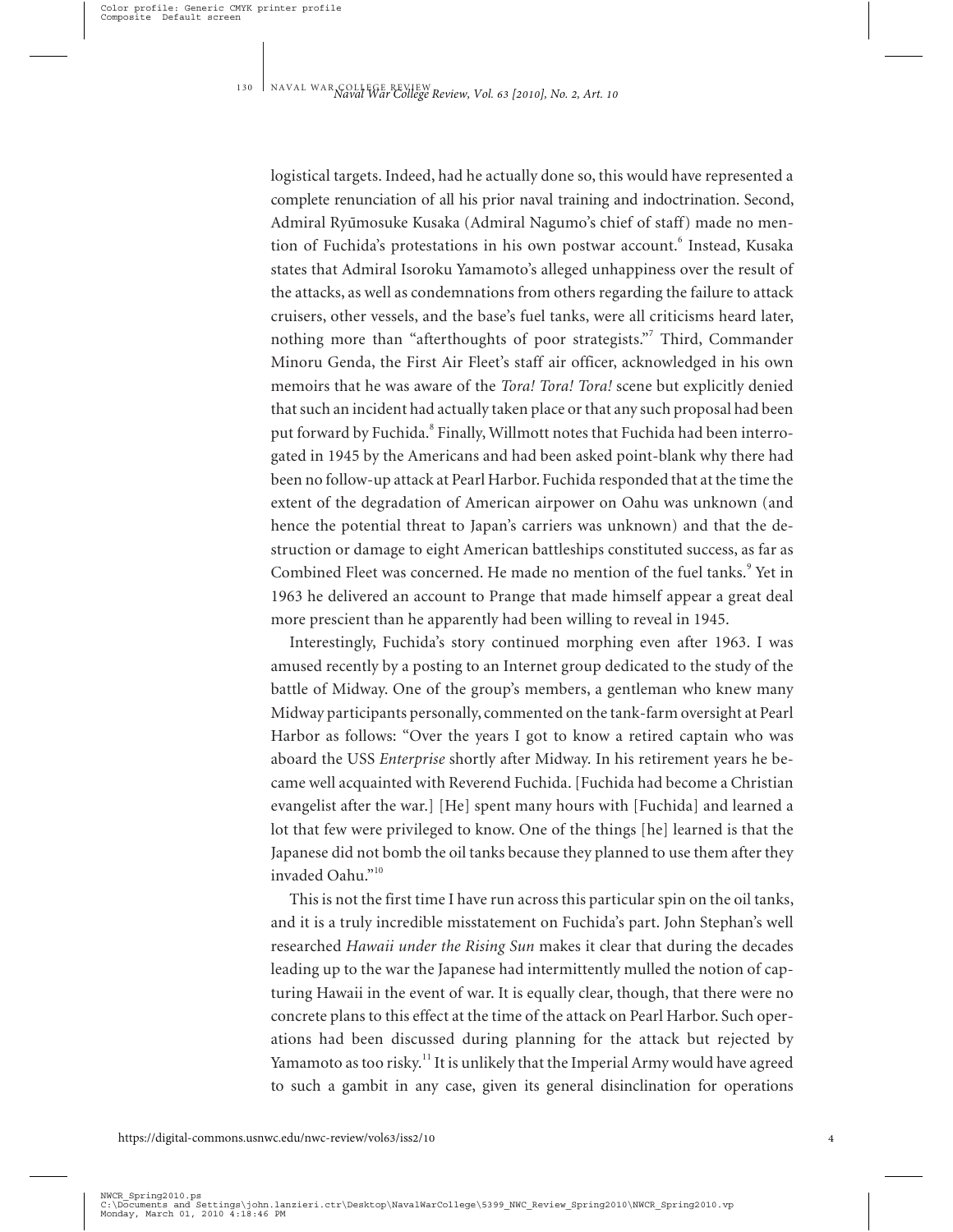outside of China and its keen awareness of the lack of available assault shipping. Finally, of course, even if there had been such plans on the grand strategic level, a mere air group commander like Fuchida almost certainly would not have been privy to their details on 7 December. Yet Fuchida's "privileged" statements to this retired American captain played nicely to the whole American psychology relating to this battle.

Being on the receiving end of extremely nasty surprises is the nature of war. Sometimes, though, the enemy overlooks a temporary weakness and does not inflict quite as awful a beating as it could have. Such was the case with the tank farms at Pearl. In such cases it is tempting—after the fact, and when the war is safely won—to call the enemy stupid for having overlooked the obvious. Had the Japanese actually attacked and destroyed these facilities, the more pointed question would have been why the tanks were devoid of antiaircraft defenses, nonhardened, and relatively undispersed? While many postwar commentators would have us believe that these tanks were the very key to victory or defeat in the Pacific, apparently no one on the American side recognized that fact before the attack either. Yet Fuchida provided his listeners with a plausible lie that made U.S. oversights seem unimportant while simultaneously making himself appear smarter and more privy to inside knowledge of Japanese strategic deliberations than he actually was.

Regarding the treatment of source material, Fuchida's first whopper illustrates an important point that my coauthor, Anthony Tully, has repeatedly emphasized—witnesses' first accounts are often their best accounts. These reports tend to be terser, less embellished, and more to the point. This is especially important to note here because within the next decade the voices of most of the World War II veterans, the men and women who have firsthand insight into that incredible era, will be gone. It seems clear that Fuchida's most reliable account regarding Pearl Harbor was the first one he gave to his interrogators in 1945. Intriguingly, the very mode of questioning used by them may well have given Fuchida the clue that the fuel tanks were of larger interest to the Americans. Certainly by 1963 his story had changed dramatically. Fuchida was never slow to detect the sort of tales his audiences liked to hear.

The second whopper might be called "The Tale of the Fallacious Five Minutes," as it has to do with the climactic American dive-bomber attack at Midway. This stunning attack caught the Japanese completely by surprise, crippling three of their four carriers and effectively deciding the battle in America's favor. The events leading up to this attack can be roughly summarized as follows. Prior to the battle, the Kidô Butai had been instructed by Admiral Yamamoto to keep half of its aircraft ready for an antiship strike in case an American fleet was present in the area. Several hours into the proceedings on the morning of 4 June,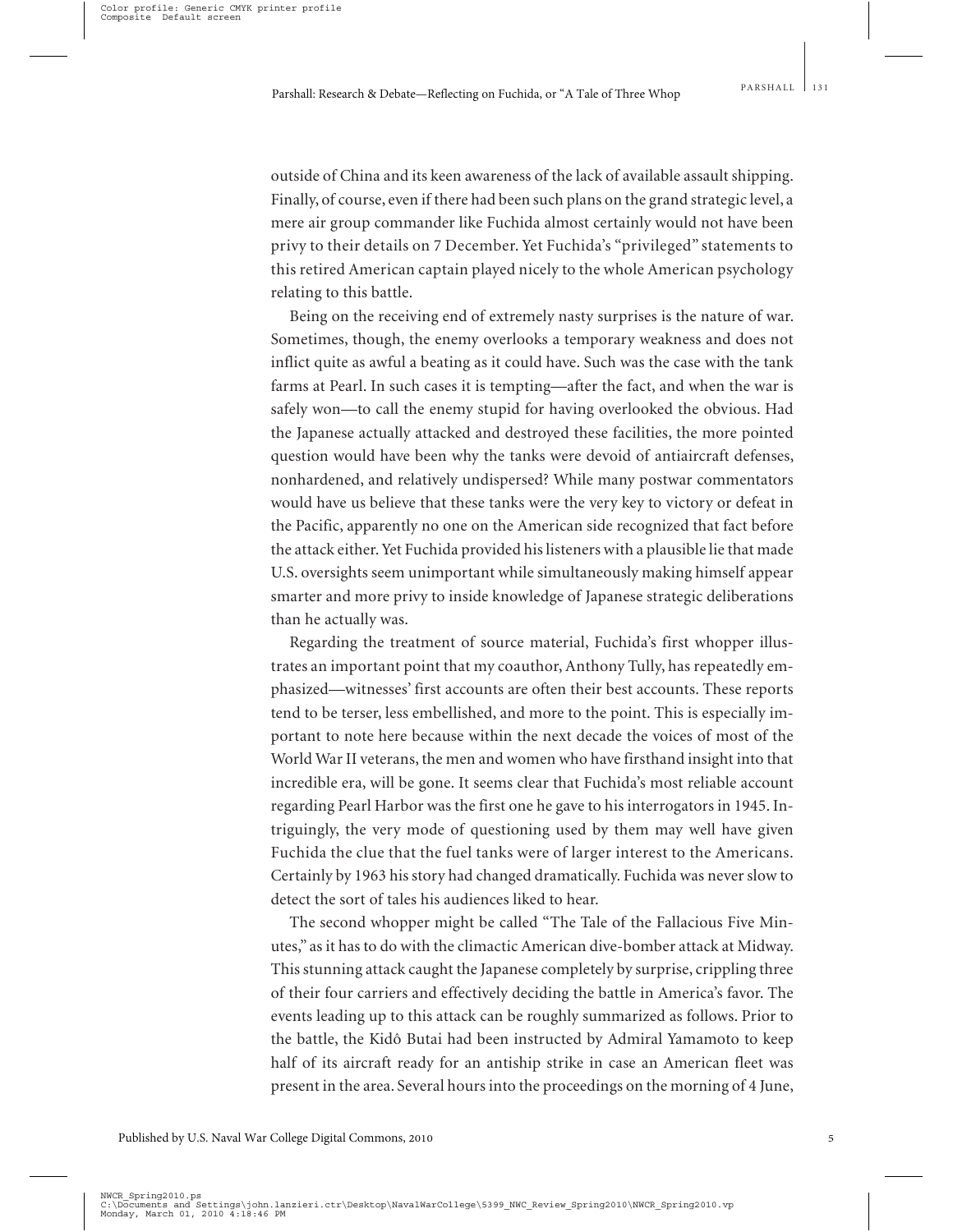however, Nagumo ordered those reserve aircraft rearmed with land-attack weapons to deliver a second blow against Midway. Barely half an hour later, one of the two American carrier task forces, under Admirals Frank Jack Fletcher and Raymond Spruance, was detected, whereupon the Japanese reserve force's armament was ordered switched back to antiship weapons. A series of American air attacks then occurred, which were roughly handled but managed to keep the Japanese off balance. By 1020 on the morning of 4 June, according to Fuchida, the Japanese were finally ready to counterattack the Americans. A famous passage in Fuchida's *Midway: The Battle That Doomed Japan,* entitled "A Fateful Five Minutes," describes the scene as follows:

One after another, planes were hoisted from the hangar and quickly arranged on the flight deck. There was no time to lose. At 1020 Admiral Nagumo gave the order to launch when ready. On *Akagi'*s flight deck all planes were in position with engines warming up. The big ship began turning into the wind. Within five minutes, all her planes would be launched. Five minutes! Who would have dreamed that the tide of battle would shift completely in that interval of time? . . . At 1024 the order to start launching came from the bridge by voicetube . . . and the first Zero fighter gathered speed and whizzed off the deck. At that instant a lookout screamed: "Hell-divers!" I looked up to see three black enemy planes plummeting toward our ship.<sup>12</sup>

This rendition of events—wherein Japanese carriers, their flight decks packed with attack aircraft just moments from takeoff, are caught at the last second and destroyed—has been echoed in every Western account of the battle since 1955, when Fuchida's book was first published in the United States. It is part of the common psyche concerning Midway, creating a mental image for every American who has ever studied the battle. Unfortunately, it is a mental image that is incorrect.

During the course of the morning's operations the Japanese carriers came under attack no fewer than five times by nine separate groups of American aircraft. Not surprisingly, Japanese flight decks were quite busy with combat air patrol (CAP) requirements. These activities, as well as the interspersed American attacks, made it nearly impossible for the reserve strike force to be readied on the Japanese flight decks—a process that took around forty-five minutes.<sup>13</sup> It was not until the publication of *Shattered Sword* that all these factors were brought together. In the course of our research, Tully and I were able to use the Japanese air group records for the carriers to show that the Japanese had been recovering CAP fighters aboard *Akagi* a mere fifteen minutes before it was bombed.<sup>14</sup> Recovering aircraft meant that its flight deck had to be empty aft, which in turn meant that there was no reserve strike force spotted. The official Japanese war history on the battle, *Senshi Sōsho*, explicitly states that at the time of the American attack there were no attack aircraft on the Japanese flight decks,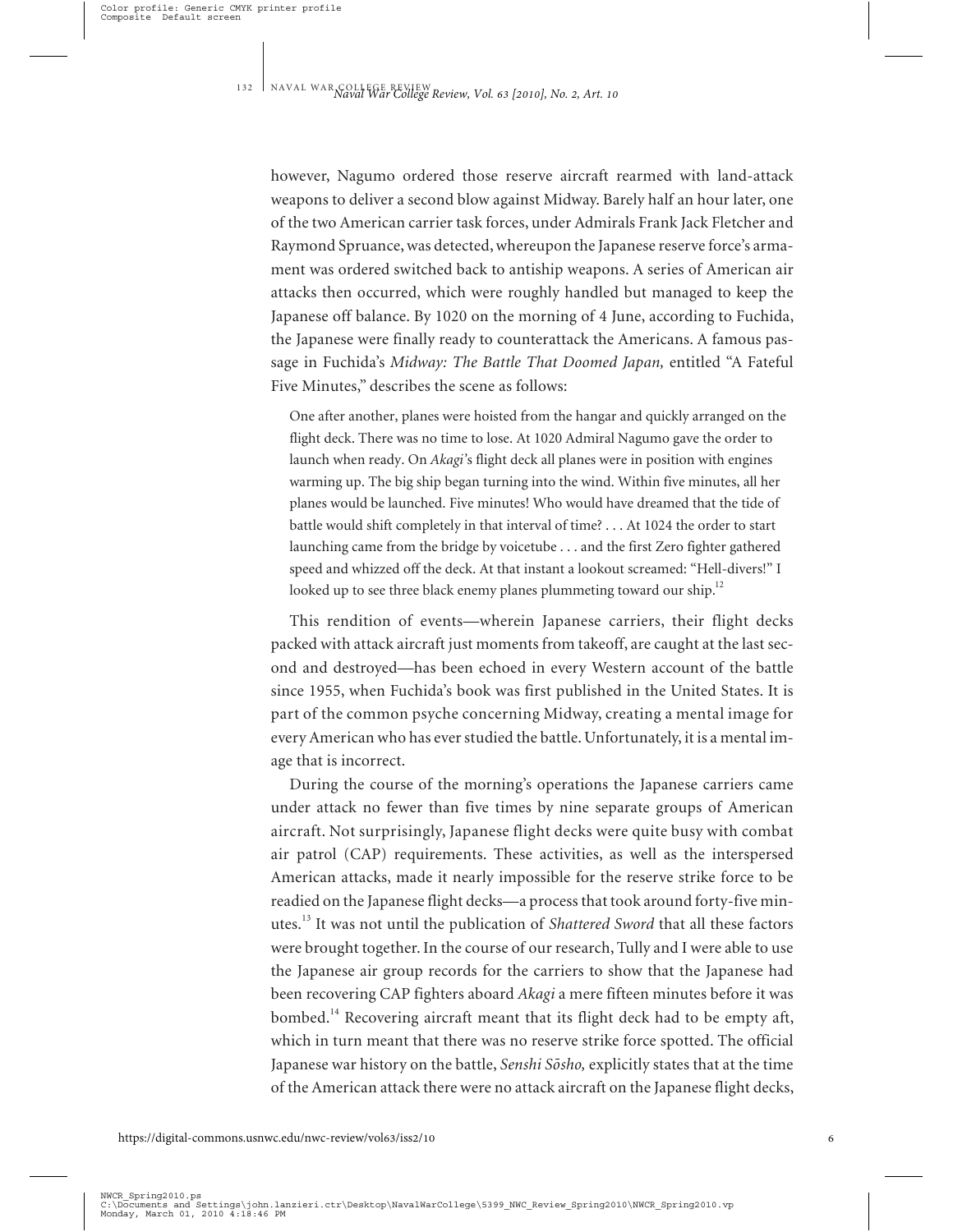only combat air patrol fighters. Indeed, the Zero fighter whizzing off *Akagi'*s flight deck in Fuchida's dramatic passage can be shown in *Akagi'*s own air group records to have been a CAP fighter, sent aloft to foil the ongoing American air attacks. We even know the pilot's name.<sup>15</sup>

Thus, Fuchida's entire rendition of the climax of the most important naval battle in American history was a lie. The Japanese were nowhere near ready to counterattack at this time. The truly stunning thing about this, however, is that it essentially paralyzed the American study of this pivotal battle for the better part of fifty years. Fuchida's tale was in English, while the operational records that belied it were in handwritten Japanese stored on microfilms. For this reason, American historians (perhaps not surprisingly) simply accepted Fuchida's account verbatim and declined to look further. It did not help matters that Fuchida had become great friends with Gordon Prange, whose best-selling *Miracle at Midway* (1983) became, hands down, the most important English-language account of the battle, one whose details were subsequently incorporated into many other Western histories. Intriguingly, Fuchida's reputation as a reliable witness was demolished in Japan as soon as the *Senshi So-sho* volume on the battle came out in 1971. Again, because of the difficulty of the source materials, most American historians were not even aware of the value of *Senshi So-sho,* let alone what it said about Midway in particular, until around the turn of the twenty-first century.

I am convinced that one reason why Fuchida's tale endured in American literature is that it tapped into an underlying national self-image that we Americans have of the battle. Americans have always identified with tales of plucky underdogs prevailing against the odds. The story that Fuchida fed us was oriented along those lines. With such a "reliable" witness providing ready-made images for any screenplay, why would anyone think to look further into the (incredibly difficult and tedious) Japanese sources? At the same time, Fuchida subtly shifted the causes for Japan's defeat away from individuals and more toward what might be termed a "fates of war" explanation, which is more acceptable to Japanese societal sensibilities. This made sense in a book written immediately after the conflict by a former Japanese naval officer trying to salvage some honor from the wreckage of both a career and a lost war. Indeed, Fuchida's motivations were probably along the same lines as those of individuals like Major General F. W. von Mellenthin, whose famous book *Panzer Battles* (1956), along with memoirs by other former Wehrmacht commanders, not only helped orient the terms of study of the eastern front along essentially German lines for the better part of fifty years but also implanted the myth of outsized German martial prowess that reverberates in some audiences to this day.

Fuchida's second whopper illustrates an important point in the use of sources—that operational records (dull as they are) form the bedrock of any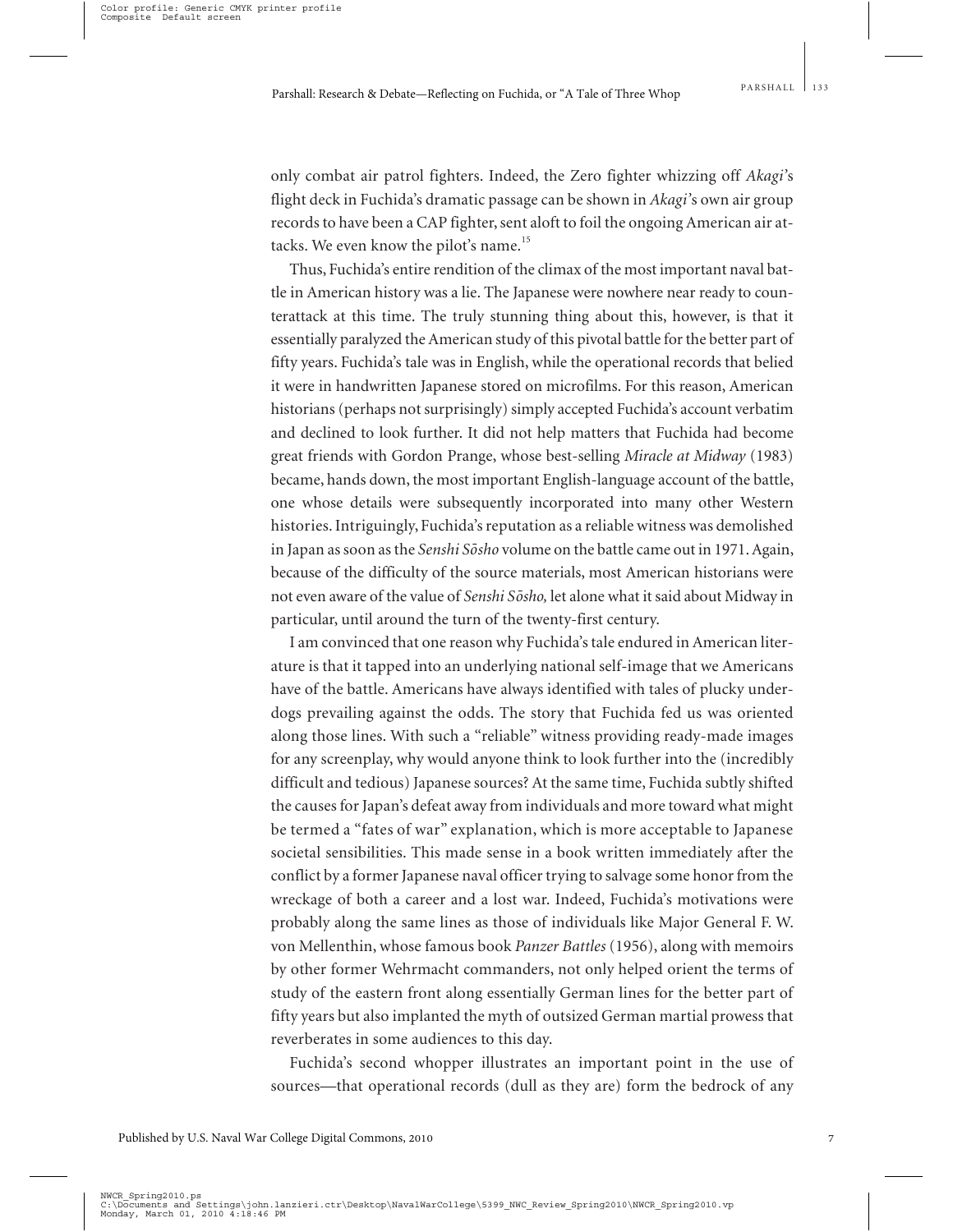military historical account and must be given weight at least equal to that given individual observations. If individual observations provide the narrative material, operational records should provide the foundation for understanding the larger picture into which the narrative must fit. Had American historians had the good sense to use the Japanese operational records that were available to them as early as the 1960s, Fuchida's tales would never have been as pervasively accepted. Instead, his word was accepted essentially as holy writ until 2005.

Fuchida's third whopper is "The Tale of the Privileged Observer." In some ways it is the most egregious of the three, because unlike his tales from the Kidô Butai there were literally thousands of potential American witnesses to this particular story, who might have come forward to debunk it. Yet this particular whopper was the last of the three to be uncovered, having been exposed only in 2009. In 2008 I was a consultant to a writer working on a screenplay for a motion picture, a major portion of which deals with the life of Fuchida and his postwar conversion to Christianity. As part of that effort, I came across Fuchida's claim, made in Prange's*God's Samurai,* that he had attended the surrender ceremony in Tokyo Bay aboard the USS *Missouri*. <sup>16</sup> This statement triggered my by-now finely honed Fuchida radar. Why, I asked myself, would Fuchida have been aboard the *Missouri*? What possible business did he have there?

Fuchida's explanation was that he had been in charge of arranging transportation for the Japanese surrender delegation and had then been allowed to come aboard with a group of Japanese army and navy liaison officers to observe the proceedings from a perch in *Missouri'*s superstructure. This flew in the face of common sense. The photographic evidence of the ceremony makes two things quite clear. First, except for the honored Allied dignitaries whose direct participation was required, this was an almost exclusively U.S. Navy affair. Second, it was standing room only, with *Missouri'*s sailors jammed into every available space to observe the proceedings. What possible motivation would any American sailor have had to offer up his perch on this grand event (one that he had left home and family for to fight for months or years) to some unknown Japanese officer who happened to show up at the last minute? Likewise, why would anyone have allowed someone like Fuchida, presumably in the company of other Japanese military officers, to wander into the command spaces of the flagship of the U.S. fleet? If he was there, why were there no photographs of him or the rest of the liaison party, when we have numerous photographs of the surrender delegation coming aboard? The more I thought about it, the more I came to believe that no other Japanese besides the surrender delegation could have been there.

However, it turns out I was wrong. While looking over some of the photographs of the event, an image surfaced of someone who was clearly a Japanese male, dressed in tropical military garb and sporting a camera, who was not a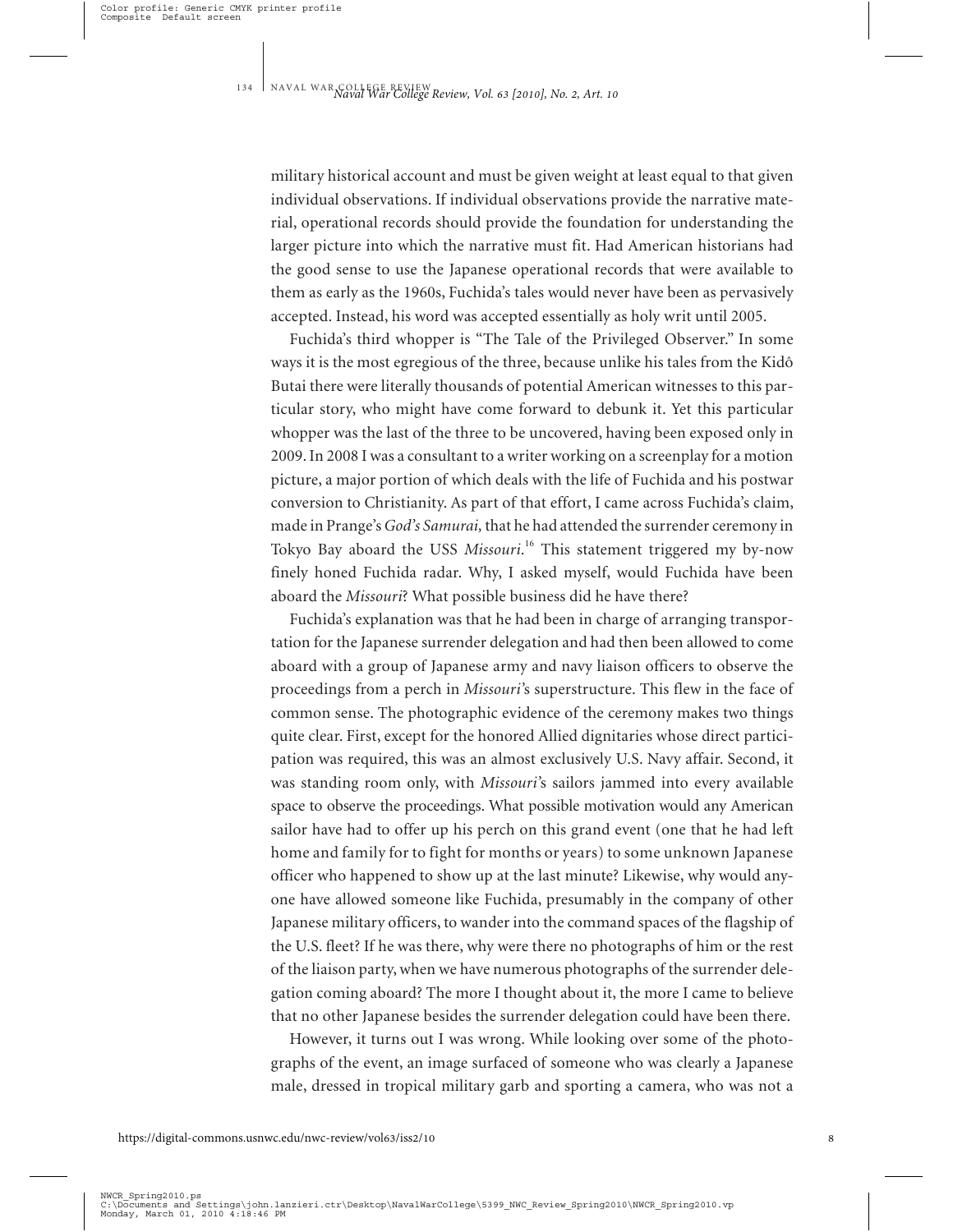member of the surrender delegation. The acquaintance who uncovered this image argued that since we now had photos of at least one Japanese outside the delegation, perhaps Fuchida could have been there as well. This, in turn, raised the ugly prospect of having to try to identify every face in every photograph of the ceremony to prove that Fuchida was not there, when in all fairness the onus should have been on Fuchida to prove his rather incredible attendance claim.

Salvation in this case was provided by Martin Bennett, the screenwriter, who very sensibly wrote to the Battleship Missouri Memorial on the matter. Michael Weidenbach, the museum's curator, returned the following testament of the *Missouri'*s commander, Stuart Murray, that not only verified Fuchida's absence but also provided the identity of the unknown Japanese in the photographs. Captain Murray noted,

The Japanese were allowed to have a newsreel photographer. My recollection is only one, but there might have been two. But my orders since they only had the limited number, he was assigned a position on the 40mm gun platform on the starboard wing of the verandah deck [*sic*]. Two Marines had been assigned him to keep an eye on him because I felt there was a possibility he might try to pull a fancy trick with his camera or something and be a hero or a kamikaze by taking with him some of the central people. So these two Marines each had a hand on his leg and put him in his place and told him to stay there. . . . [T]hey had their other hand on the butt of their Colt .45. . . . [T] here was no question that [he] got the word.<sup>17</sup>

Captain Murray's account also makes it clear that security aboard the ship—even for Allied guests—was very tight, reflecting (in the words of historian Alan Zimm) the Navy's "corporate culture" for handling such events, which emphasizes positive control and overorganization.<sup>18</sup> Indeed, during the ceremony itself, a Russian photographer who tried moving to a different position in order to get a better view was physically tackled by one of the Marine guards and escorted back to his appointed spot.<sup>19</sup> As Weidenbach pointed out, if Fuchida had been aboard the *Missouri* in any capacity whatsoever, "his presence would have been noted, and his placement would have been noted in the official records  $\dots$  and would have been strictly monitored and recorded."

The lesson from the third whopper is yet another reminder (if any were needed) that proving a negative is oftentimes a lot harder than proving a positive. However, it is the historian's job to produce positive evidence to support the claims that are made by the participants in our narratives. In this case, the onus was on Fuchida to support his rather incredible claims. His story, while superficially plausible, failed when subjected to the weight of the other positive evidence we have on this highly documented ceremony. Despite the presence of literally thousands of Americans who might have seen him, photographed him, or recalled his presence, we still have nothing more than his word that he was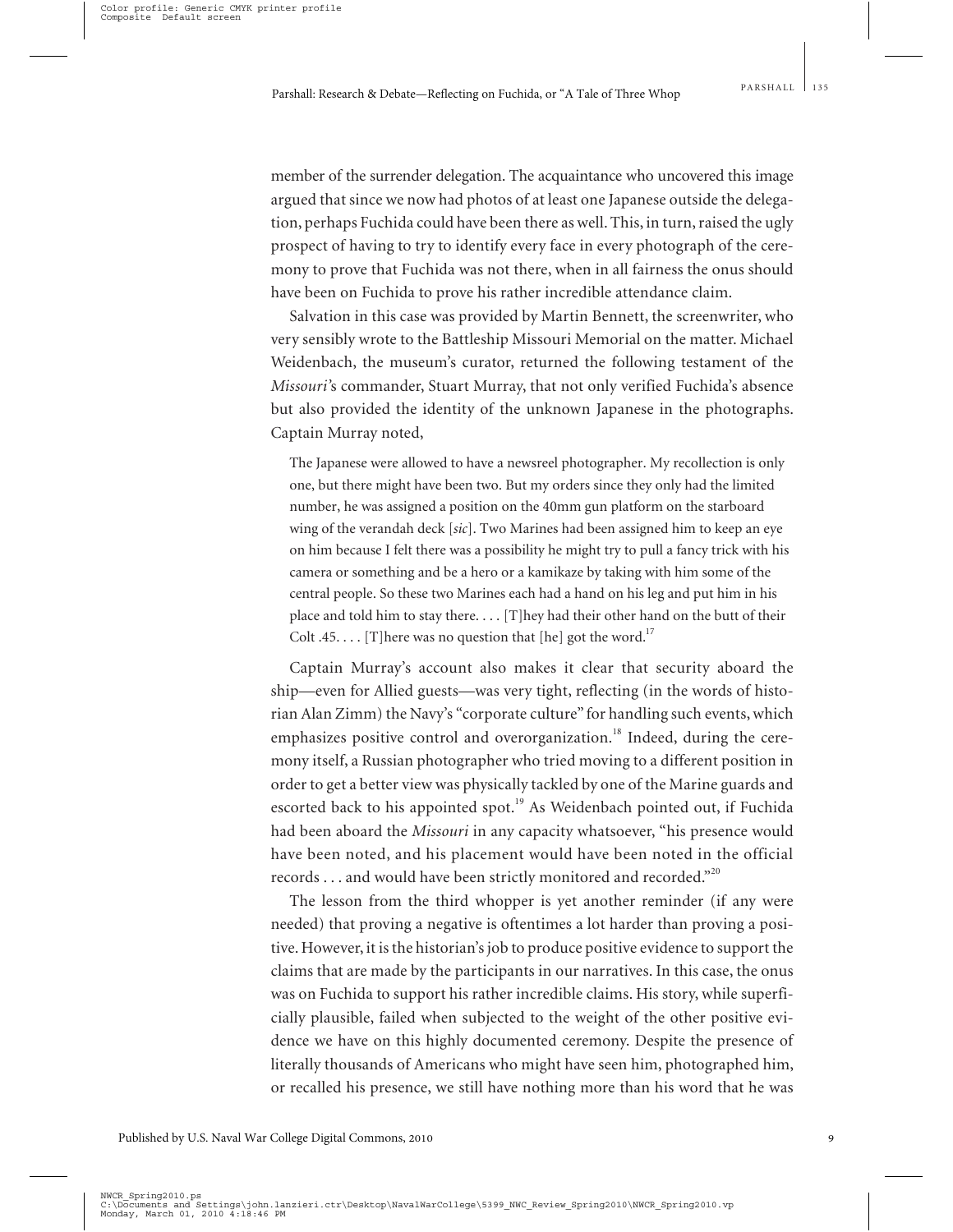there. Thus, by any reasonable measure of proof, Fuchida was not aboard the USS *Missouri* for the ceremony.

The reader would be right to ask at this point: Why did Fuchida make this stuff up? What was the motivation? Here we must set aside strictly objective historical enquiry and venture into amateur psychology (a prospect that always makes me queasy). However, as someone who has "lived with" Fuchida now for a number of years I would make the following observations. A glimpse into the inner character of the man is revealed in the movie *Tora! Tora! Tora!* for which both Prange and Fuchida were technical advisers. During one scene, near the beginning of the movie, Fuchida lands his plane on the carrier *Akagi*. Dismounting, he is immediately surrounded by other aviators. Fuchida tells them they'd better treat him well, because he is their new air group commander. Surprised by this news, one of the pilots asks how he rated another promotion. Fuchida responds, to the general hilarity of all assembled, "Well, exceptional people get exceptional treatment!" I believe this illustrates something central about the man. Fuchida considered himself exceptional. Above all else, he wanted to be perceived as being intelligent and insightful, and if that meant depicting himself as armed with wisdom that could only have been developed in hindsight, so be it.

After the war, Fuchida enjoyed the company of Americans, attending many Pearl Harbor and Midway events. Indeed, Fuchida may have been more popular in America than in Japan. Furthermore, by his conversion to Christianity and ordination, Fuchida was vested with the aura that we typically confer on all clergy. We are taught in Sunday school that priests do not lie, that their quests for higher truths compel them to convey mortal truths faithfully as well. These societal beliefs are particularly in evidence with members of the war generation. I have been called to task more than once by World War II veterans who express incredulity that a man of the cloth like Fuchida could have lied about his wartime experiences, despite the many sordid modern examples we have of clerical misadventures. Furthermore, in the eyes of veterans, Fuchida, despite being an enemy during the war years, was still (as Bill Mauldin put it) a member of "The Benevolent and Protective Brotherhood of Them What Has Been Shot At," whereas historians of the postwar era are decidedly not.<sup>21</sup> Such beliefs are difficult to overturn.

Fuchida was hardly alone in having falsified the record, of course. Veterans of every war, either intentionally or unintentionally, have misrepresented the events they participated in, until the very term "war story" is interchangeable with a tale of dubious veracity. Any military historian who has interviewed veterans has learned to be cautious in accepting their narratives. Time, distance, and the stress of combat can all distort a participant's recollection of events,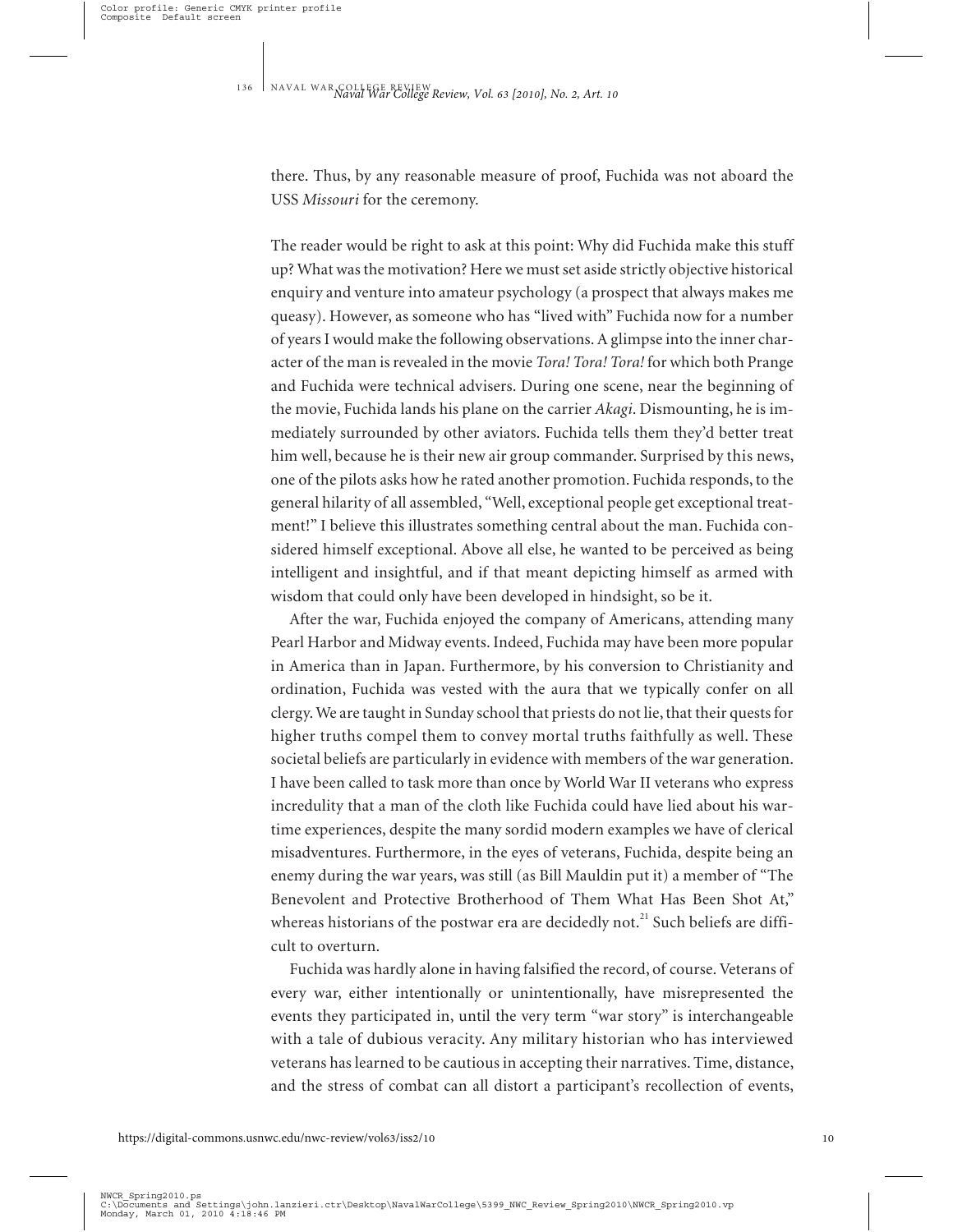even setting aside the possibility of intentional misstatements. However, it is not often that a veteran has the chance to distort the history of the two most important battles of the Pacific War, throwing in the surrender ceremony for good measure. Nor do many veterans get to see their personal versions of history enshrined in not one but two major motion pictures*(Tora! Tora! Tora!* and *Midway),* thereby ensuring that their distortions will be incorporated into the common wisdom of the most important conflict of the twentieth century. In this sense Fuchida was unique and his impact absolutely unprecedented.

How can historians prevent this? The great French historian Marc Bloch wrote in *The Historian's Craft* that "from the moment when we are no longer resigned to purely and simply recording the words of our witnesses . . . crossexamination becomes more necessary than ever. Indeed, it is the prime necessity of well-conducted historical research."<sup>22</sup> Fuchida's fables are a reminder of what happens when this sort of basic "blocking and tackling" is neglected. Yet additional narrative accounts are not necessarily required for this crossexamination. In the case of Midway, it was not another person calling our attention to Fuchida's "fateful five minutes" invention by giving a contradicting report but rather ships' flight records, as well as a sufficiently detailed understanding of how Japanese flight deck operations were conducted, that led to the inevitable conclusion that Fuchida had not told the truth. Ships' logs, technical plans and diagrams, maps and geographic-information databases, weather reports, photographs, radio intercepts, personnel records, and military doctrinal tracts—all of these and more are sources that can be used to augment (and cross-check) narrative sources. The key to combating overreliance on a single source remains, as ever, the development of a portfolio of varied sources that can be compared to each other.

It is unlikely that Fuchida's legacy will be overturned any time soon, perhaps not even within my lifetime. Yet as Bloch said, "The knowledge of the past is something progressive which is constantly transforming and perfecting itself."<sup>23</sup> Therein lies the promise of a brighter future. The fundamental goal of history rightly remains not the discrediting of Fuchida but rather the perfection of our collective knowledge about the events he witnessed. Pearl Harbor and Midway still deserve study and will receive the attention they rightly deserve. That attention, however, will be increasingly directed via an array of methodologies and sources, not just a simplistic compilation of narrative accounts whose wellspring is now quickly running dry. The legacy of this most profound and complex of wars deserves no less sophisticated and holistic a historical approach.